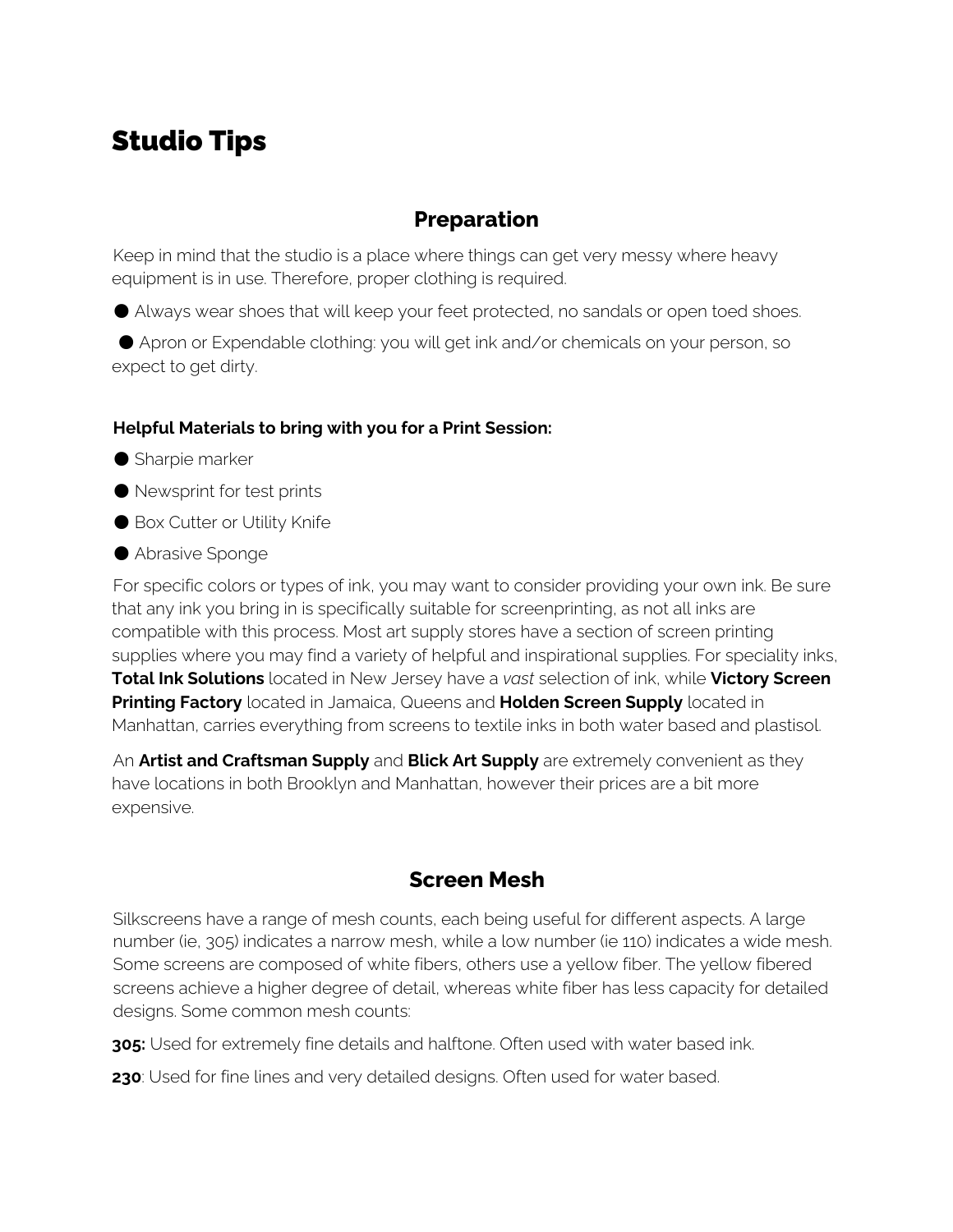**196/200:** Used to achieve a balance of detail vs. ink coverage for plastisol/water based inks. 155/158: Used to achieve a balance of detail vs. ink coverage for use with plastisol inks. **110:** Used for designs composed of solid shapes and large text. Often used with plastisol inks.

#### **Inks**

Several types of inks are used in the silkscreening industry. Most common are water based inks and plastisol inks.

**Plastisol:** Plastisol ink is a suspension of plastic that remains wet until exposed to high temperature apx 325 ̊for several minutes. It requires chemicals to clean up.

**Waterbase:** Water-based ink air dries in 10-20 minutes, though for textiles, still needs to be heat set for a permanent, wash-safe print. It cleans up with water only.

**Discharge:** Discharge ink is used for textiles to bleach out the fabric directly. It is used in a 2 part mix of Base and Powder Additive. It cleans up with water only.

**Glitter:** Glitter Inks are available in waterbed or plastisol varieties. Its larger particles often require a wider screen mesh, so a 155-305 screen may not be appropriate for some glitter inks.

**Foil:** Foil Prints use a two part process. The silkscreen print is composed of an adhesive ink that is transparent and is treated like a plastisol ink. The Foil is then applied via transfer with a heat press.

## **Printing Substrates**

When choosing the substrate (material you will be printing on), you will usually be choosing paper or fabric goods. Various papers and fabric goods for your prints can be acquired from the art supply stores, and many people for their papers use French Paper (https://www.frenchpaper.com/) for their paper goods. For blank T-shirts, tote bags (https://www.cheaptotes.com/), and other textile products, various suppliers can be found online. T-shirts can be found in small packages at 99¢ or general stores in their clothing racks, such as Hanes, Gildan or Fruit of the Loom, etc.

## **Printing Checklist**

The printing process generally proceeds along the following steps. If at any point in the process you are unsure how to proceed, inquire with the Studio Manager on duty or your instructor.

**1. Allocate Screen:** Acquire the screens you will need for your session. Decide the mesh and screen size according to your artwork and the ink you will be using. You may need to Clean the Screen.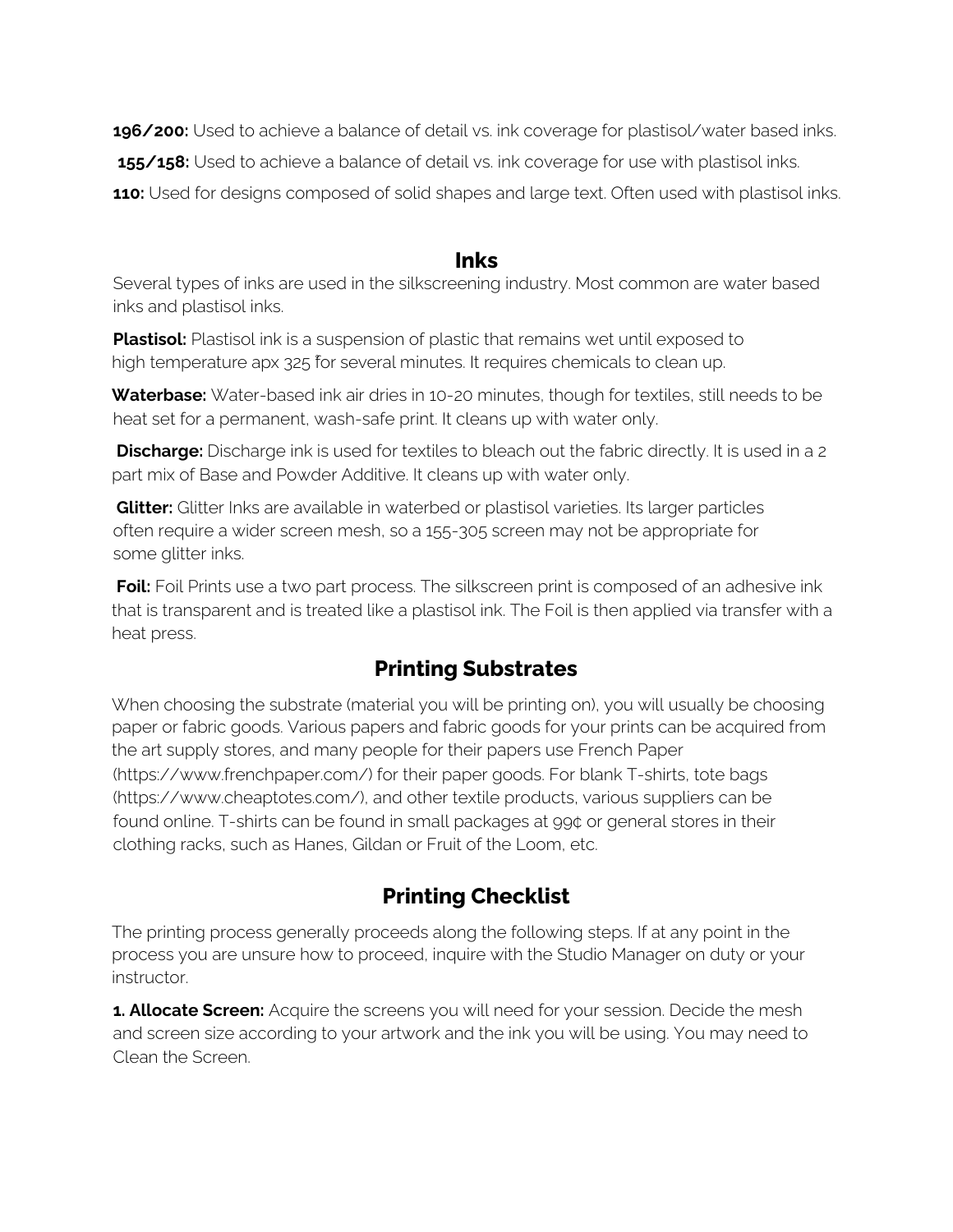**1a. Clean Screen:** If necessary. New screens *must* be degreased.

**2. Coat Screen:** In the darkroom, use a Scoop Coater to coat your screen with

Emulsion.

**2a. Dry Coated Screen:** Allow the emulsion to dry. Average drying time is one hour, but times can vary depending on humidity, how heavy your coating is, even the mesh count.

Lower mesh counts will take longer to dry vs. higher mesh counts.

**3. Print Artwork Film:** While your Emulsion Coating dries, you can take that time to print your artwork onto an *Acetate Film*.

**4. Shoot Screen:** Once your emulsion coating is dry, use the *Exposure Unit* to shoot your screen. Use the appropriate exposure time for your screen Mesh and Screen Color posted at the exposure unit.

**4a. Wash Out Screen:** After exposure is finished, immediately remove your artwork, bring to the cleaning sink and wet both sides of your screen. Allow Emulsion to stand wet for up to 1 minute. Wash with the pressure washer on low or high pressure as necessary. Once your design has been fully cleaned out of the emulsion coating, set the screen aside to dry.

**4b. Dry Exposed Screen:** Allow your screen to dry after washing it out. Place in front of fan for faster dry time.

**5. Secure a Print Station:** Based on your project, reserve a station at a press or table as needed.

**6. Prepare Inks:** Select the specific ink color you will be using for your project. Make sure the ink is either plastisol or water based, depending on which you decided in Step 1.

**7. Prepare Materials:** Select your Squeegee, acquire materials like spray adhesive, tape, etc. Set your substrate (ie, T-shirts, paper, etc) aside where it will be easily accessible while you print. You may want to lay down some contact paper underneath it to be sure you do not pick up any ink from previous users sessions.

**7a. Tape-Off Screen Margins**: Once your screen is completely dry, tape off the edges where there is no emulsion, between the screen's frame edge and the *Emulsion Coating*. This prevents ink from escaping during the printing process. You may want to check the emulsion for any undesired holes or pinholes, and tape them off with scotch tape as needed.

**8. Commence Printing:** Begin printing! It is helpful to make your first few prints on test materials like newsprint or a discarded T-shirt.

**8a.** *Flood Pass* **and** *Print Pass***:** Each print consists of a *Flood Pass*, where you bring the desired amount of ink over the design in your screen with a slight angle and